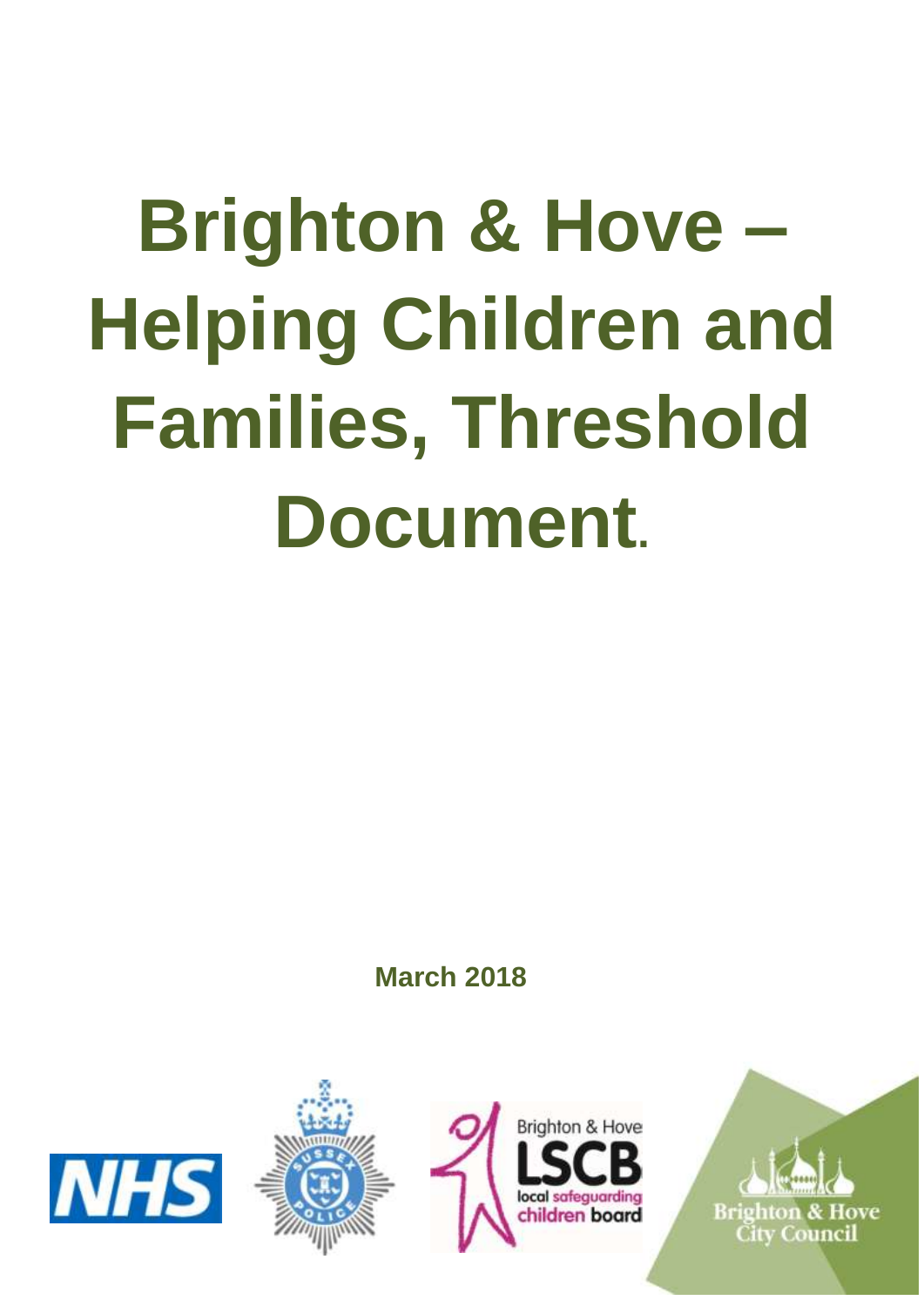## **Welcome and Introduction:**

Welcome to our Brighton & Hove Helping Children and Families Threshold Document 2018-2020. The Threshold Document is part of the Local Safeguarding Children Board (LSCB) Business Plan. The document and associated guidance is required to be in place by Working Together to Safeguard Children 2015. This guidance covers expectations and statutory duties upon all agencies to work together to safeguard and protect children and to take measures to ensure that all agencies are working to offer Early Help to prevent matters from getting worse for a child or their family.

Our vision for Brighton & Hove is that children should have the best possible start in life, growing up happy, healthy and safe with the opportunity to reach their potential, with no one left behind.

Most children, young people and families in Brighton & Hove have a good quality of life. However there are some who find life more difficult for a variety of reasons. At different times in their life children, young people and families may need additional help.

In Brighton & Hove the Whole Family Approach to offers of help and support relies upon staff from across all agencies sharing in the core values, knowledge, skills and abilities to engage well with children and families by building relationships which are based upon the strengths within a family. Support needs to be focussed on solutions and needs to be able to motivate to achieve positive change by being aware of risk and protective factors.

This document should be read together with the Brighton & Hove Whole Family Working Strategy, which includes guidance of levels of need and information about our priorities and early help offer.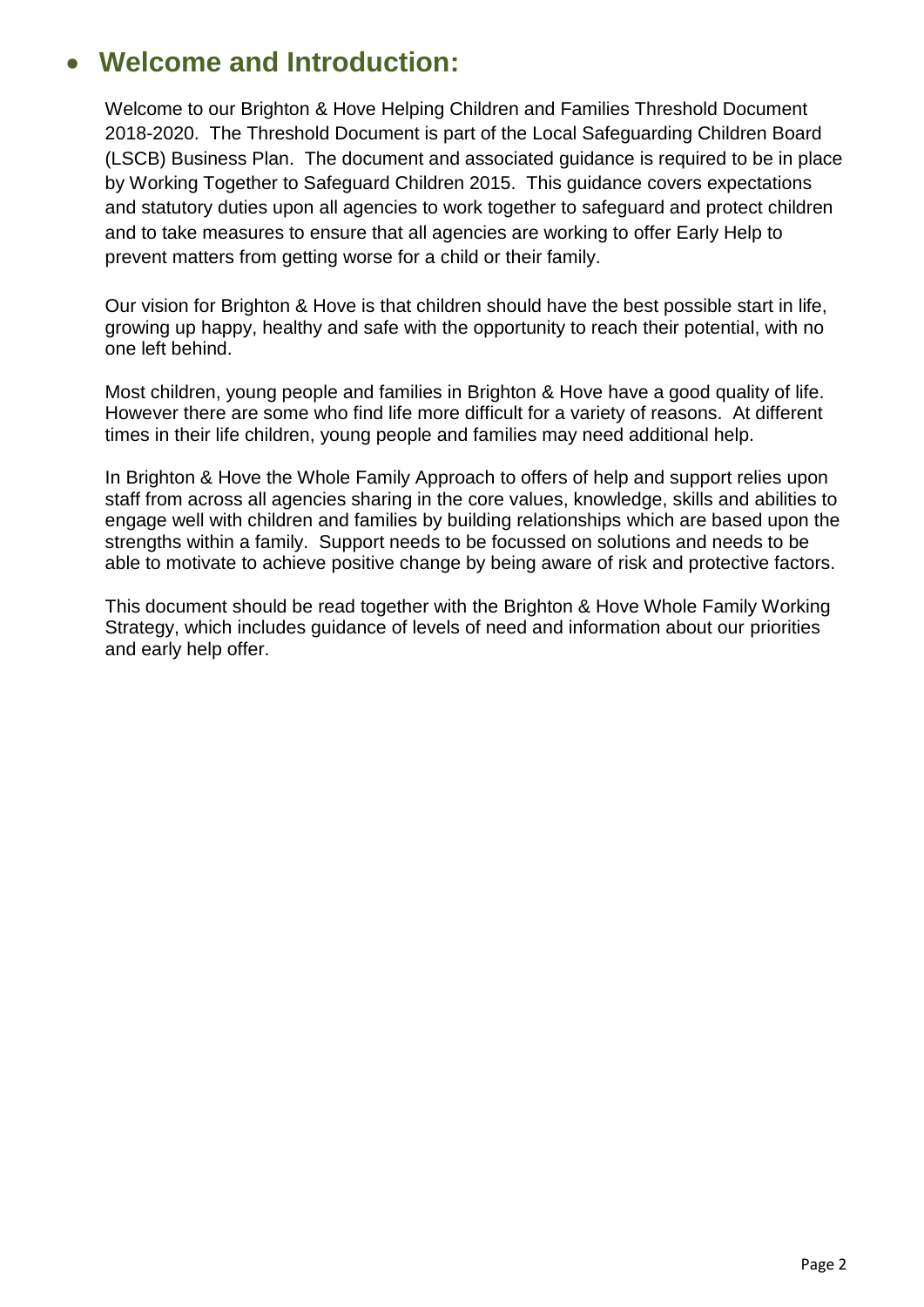# **Context and Drivers:**

- 1. [Working Together to Safeguard Children 2015](http://www.workingtogetheronline.co.uk/) places a statutory responsibility on all partner agencies to work together to identify children who need early help to; reach their developmental milestones, experience emotional well-being and to be safe in their home, school and community.
- 2. There is [national evidence](http://www.eif.org.uk/what-is-early-intervention/) that helping families as early as possible and providing the right support at the right time can stop problems getting worse and help families lead happier and healthier lives. Early help means providing support as soon as a problem emerges, at any point in a child's life, from the foundation years through to the teenage years. Effective early help relies upon partners working together to:
	- identify children and families who would benefit from early help;
	- undertake an assessment of the need for early help; and
	- provide services to address the assessed needs of a child and their family which focuses on activity to significantly improve the outcomes for the child and family.
- 3. For families with multiple problems an integrated "whole family" approach that recognises and deals with their interconnected problems is most effective. Whole family working means transforming services from a number of unconnected professionals with their own assessments, thresholds and measures to integrated, family-focussed, outcome based working. Whole family working improves outcomes for families and means that the right support is delivered to children & their families to keep them safe and well at the right time. In order that;

Families understand how to get help and feel valued

Families trust the professional they are working with and are able to access a range of support through them.



Families become confident to access services independently including community and voluntary services that meet their needs.

Professionals working with families are able to work across services to deliver support that is needed for the family - the service the family receives is no longer dependent on which agency provides it.



The family's needs and circumstances are captured in one assessment and one family plan, with the family keyworker having access to all of the information that is relevant to provide support to the family.



The family are able to make lasting changes to their lives to improve the outcomes for their children and are more resilient in the future.

#### 4. The LSCB is required to publish threshold document which includes:

- The process for the Early Help Assessment and the type and level of early help services to be provided.
- The criteria, including the level of need, for when a case should be referred to local authority children's social care for assessment and for statutory services under: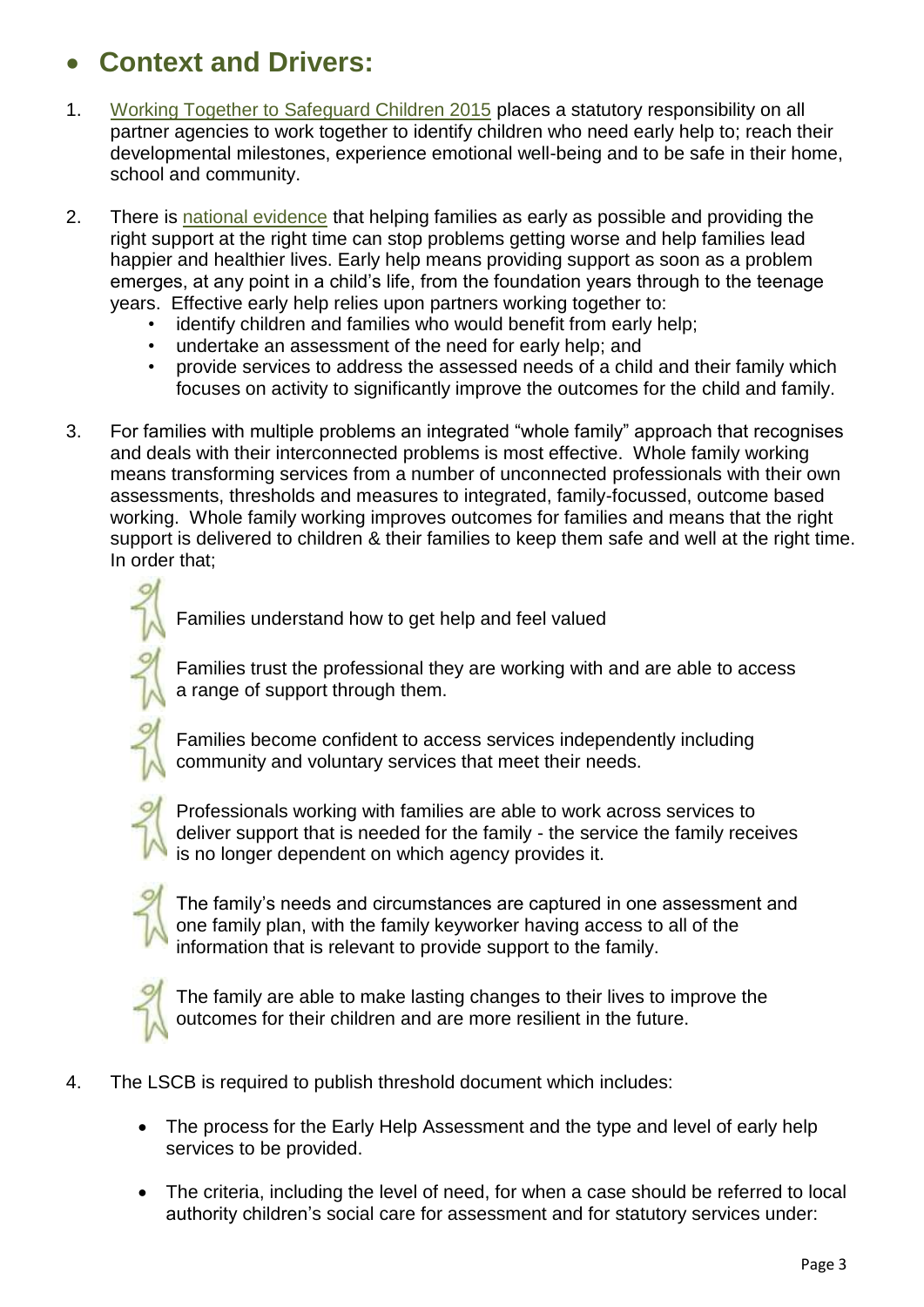- Section 17 of the Children Act 1989 (Children in Need)
- Section 47 of the Children Act 1989 (Reasonable cause to suspect that a child who lives, or is found in their area is suffering or likely to suffer significant harm).
- Section 31 (Care Orders).
- Section 20 (Duty to accommodate a child), Children Act 1989.
- 5. The LSCB listens to what children have told us and we incorporate this into the development of our service and aspiration for our children.

Children have told us:

- **it is important for children to get help early so things don't get worse. '***Don't delay in giving me the support I need'.*
- **it is important for adults to notice when children are worried by something. '***Listen to me'.*
- **it could change someone's life for the better if they got help.**
- *'mega important. People need to know what help there is to support them.'*
- **children need to be helped to keep safe and to make good choices and decisions.** *'Help me to understand'* **& '***Involve me in the decisions that are made about me'.*
- **Children should be informed of the outcomes of assessments, decisions and reasons when their views have not been acted upon.** *'Give me straight answers'.*
- **To be able to develop stable and supportive relationships to build trust with adults supporting them.** *'Be there for me'.*
- 6. All agencies need to consider how their offer of support to children and families builds upon their resilience and capacity to improve outcomes.

### **Purpose**

1. All partners in Brighton & Hove will work together to achieve a shared common purpose:

*"We all want all our children and families to do well. We support families through the challenging times and work alongside them to build their capacity to cope with life's difficulties in order to thrive."*

*'Safeguarding children and young people is everyone's responsibility; everyone who comes into contact with children and families has a role to play*

*'*

- 2. The purpose of this document is to provide clear guidance to professionals as to how help should be offered in the first instance, with a focus on families and children being encouraged to find their own solutions, within the context of our work.
- 3. Professionals should make every contact count and they should know when and how to formally assess and plan for children, when they should access further help and support from other partners and when to refer for specialist services, where the child meets the specialist need as outlined in the threshold framework [level of need table.](http://brightonandhovelscb.org.uk/wp-content/uploads/Threshold-Framework-Poster.pdf)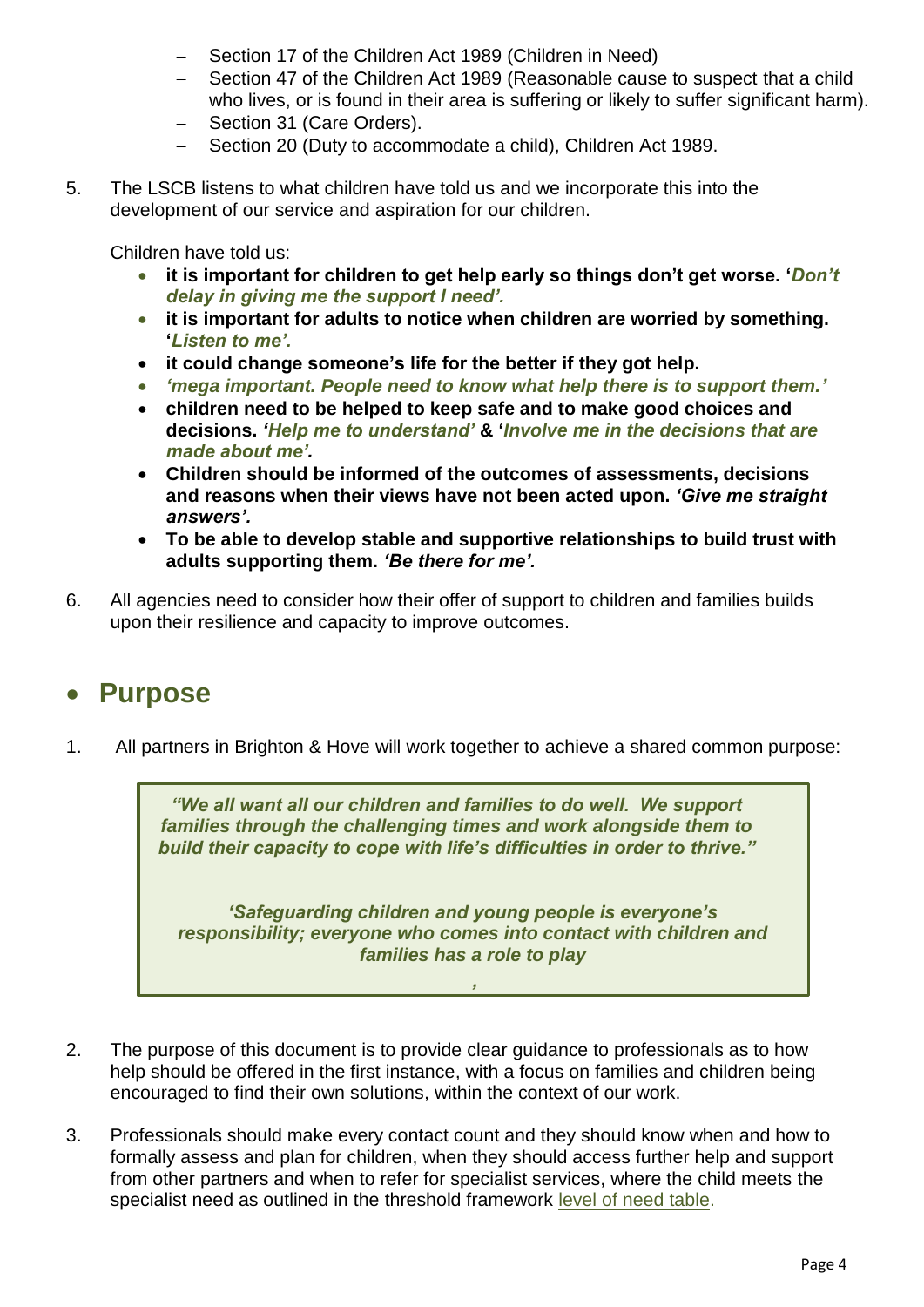- 4. The LSCB ask that all services and agencies sign up to the principles and common purpose outlined in this document.
- 5. We will know we are making a difference if children and families are enabled to build upon their strengths, find solutions to their needs and access the universal support available to all children and their families.
- 6. Agencies and services need to be alert to certain additional vulnerabilities that may increase the need for a whole family approach to early help. See our [interactive](http://brightonandhovelscb.org.uk/brighton-hove-threshold-framework/) [thresholds](http://brightonandhovelscb.org.uk/brighton-hove-threshold-framework/) guide and our [Whole Family Working Strategy](http://brightonandhovelscb.org.uk/wp-content/uploads/Whole-family-working-strategy.pdf) for more information.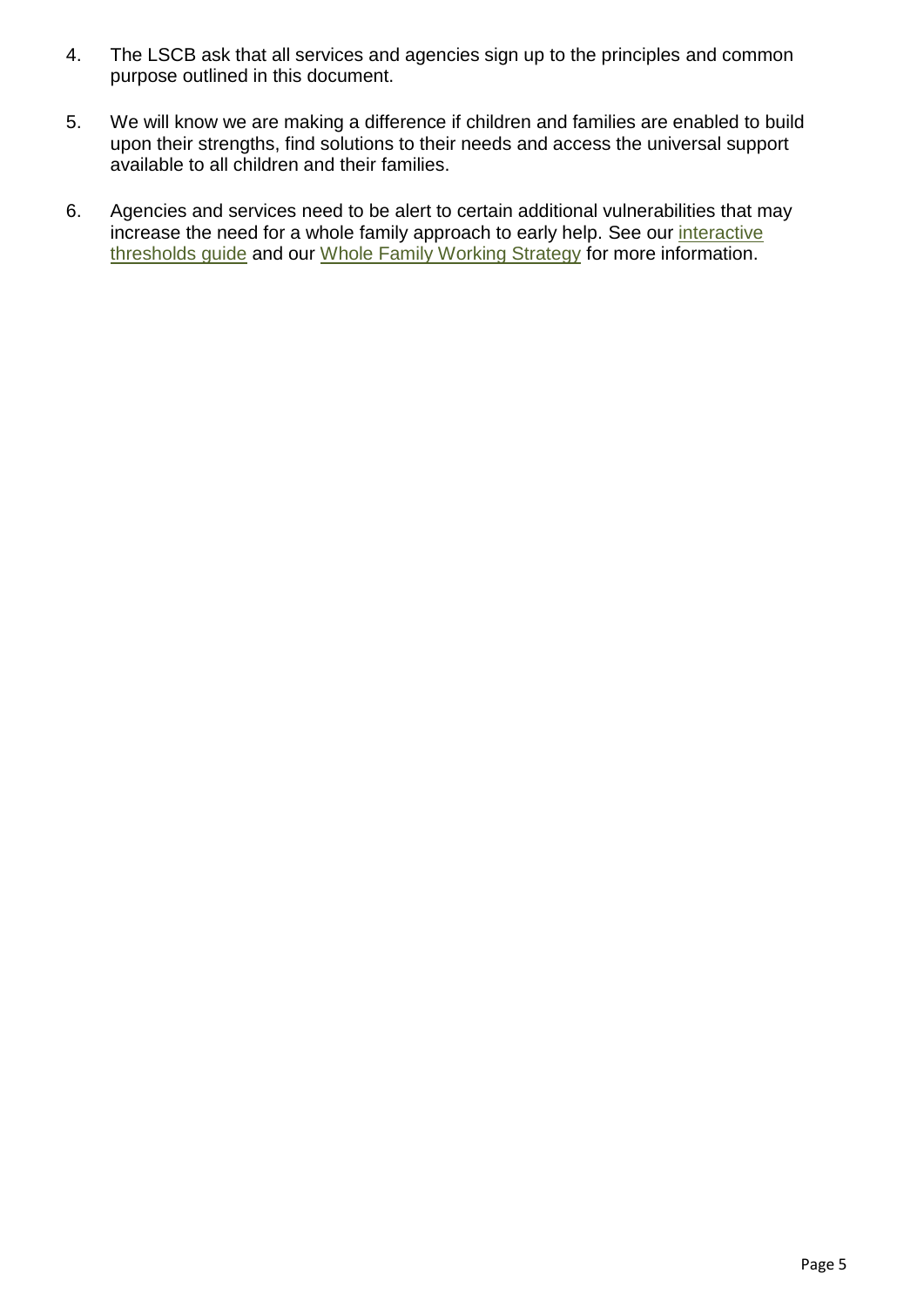# **Threshold – Levels of Need.**

1. The 4 levels of need are summarised below. The organisational model of Universal, Early Help / Early Help & Partnership Plus and Specialist has been developed to illustrate how all children and families will continue to access Universal and Early Help services, even when in need of Specialist support to address acute and chronic needs.



The levels of need are aligned to Threshold Indicators described later in this document.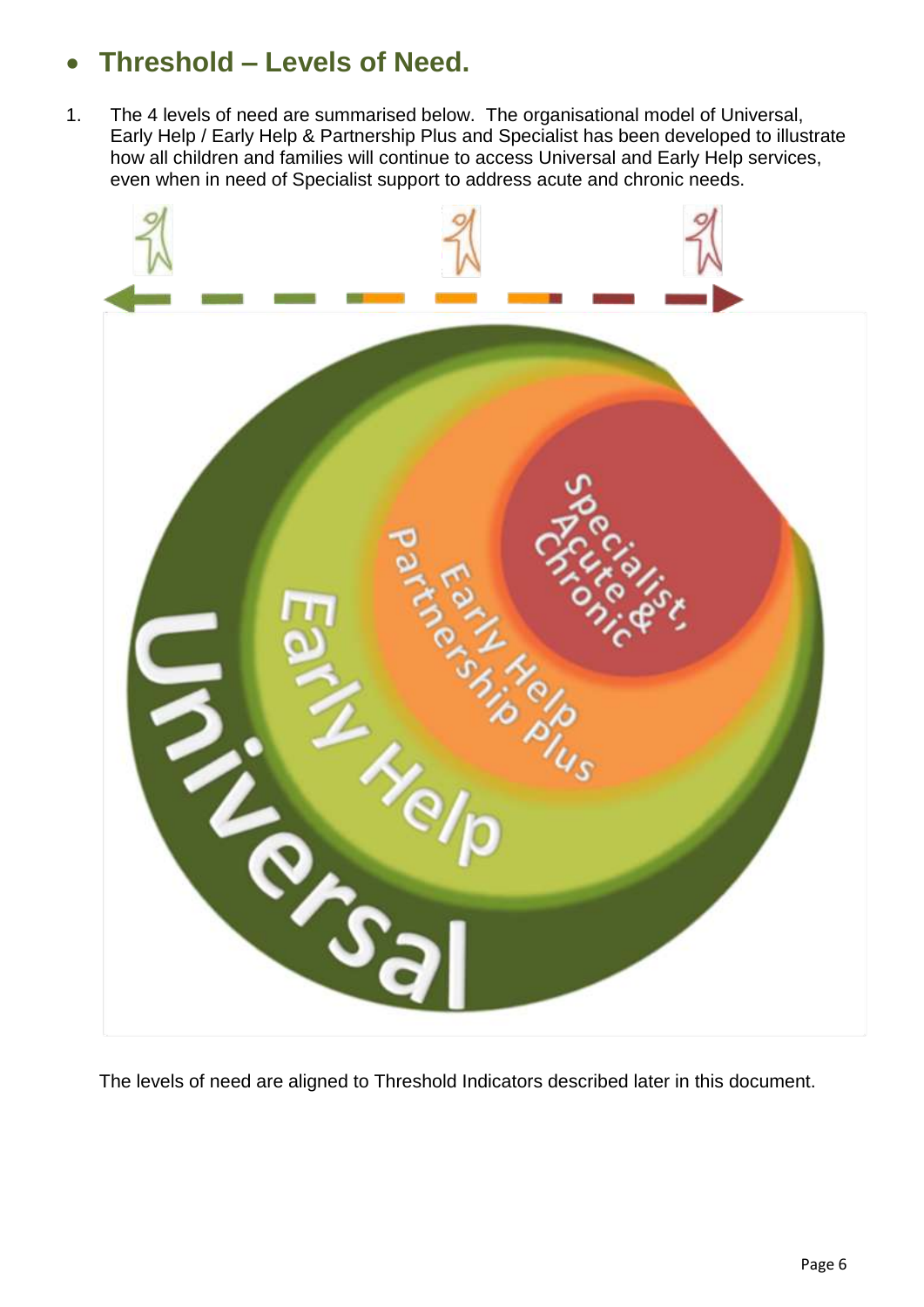# **Making a Threshold Decision.**

- 1. Brighton & Hove LSCB understand that the needs of children and their families do not always easily fit into a category or a tick box. A child's circumstances can change quickly and over time and a child may move across the levels of need dependent on a number of different variables that are present at any one time.
- 2. Making a judgement about level of need is not an exact science. This document seeks to provide a degree of clarity and guidance to support a consistent understanding and application of thresholds by professionals from across services and serves to let parents, carers and children know what to expect. The key to identifying a child and family's level of need must always be an evidence based judgment.
- 3. An assessment provides the evidence that the level of need or threshold has been met. Brighton & Hove uses a 'One' Story' model of assessment and planning across early help and specialist safeguarding services. You can find a copy of the assessment and plan to download on the Threshold Framework. Effective and timely assessment enables professionals and families alike, to understand the type and level of support that each child and their family will require. Working with common tools promotes better joined up services and reduces duplication of information for children and their families.
- 4. Our aim is to provide support and to develop resilience amongst our families and children at the level proportionate to the assessed needs of the child and their family. An assessment that is updated when needs change is key to ensuring an appropriate and timely response as circumstances change.
- 5. The combination of needs will need to be considered. Some children may appear to have needs at one level but there is a specific risk factor identified that means that a specialist assessment of risk is required (Level 4). For e.g. a specific incident and a referral to children's social work is needed. Equally there may be circumstances where an indicator for specialist assessment is present but due to the presence of protective factors, such as a willingness to engage in support, it may be most appropriate for the child to receive services at a lower level from adults where relationships are already established.
- 6. In making a professional judgment about level of need there are a number of key questions that need to be asked. These questions are relevant, regardless of the level you are working at:
	- What are the individual needs and views of each child in the family?
	- What is the evidence of impact on the child, in relation to their health and development or harm/likely harm?
	- What are the risks to the child if things don't change?
	- What is the likelihood of this happening and what would be the level of severity?
	- What have you and/or others done to try to help?
- 7. When making judgments about level of need and determining whether contact should be made with the Front Door For Families, professionals should seek guidance and support from their supervisor or agency lead for safeguarding. Contact with the Front Door For Families should be supported by a written statement which articulates the concerns and provides information to support a referral being made. Where there is evidence of harm identified and likely significant harm the Front Door For Families should be contacted immediately on **01273 290400. [www.brighton-hove.gov.uk/frontdoorforfamilies](http://www.brighton-hove.gov.uk/frontdoorforfamilies)**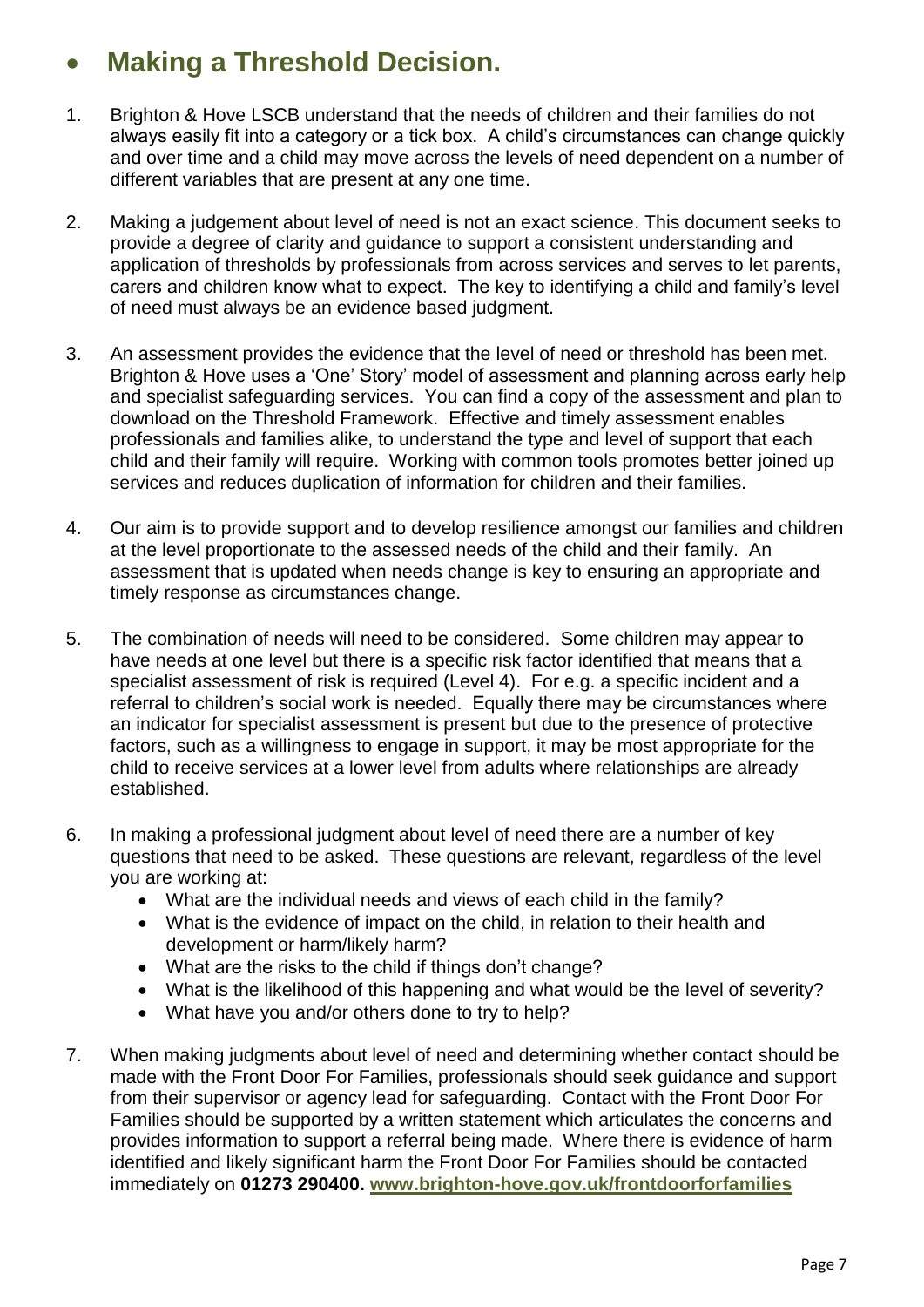# **Guide to the Levels and Response:**

#### **Level 1: Universal Services.**

**Description & Response:** The majority of children in Brighton & Hove have their needs met by their parents and family members, where they are protected and growing up healthy. Children and families can access services and early support through universal services; a Midwife, health Visitor, School Nurse, Children's Centre, GP and schools are all available within the local community and support is available on-line.

All children and families may need extra support and guidance at some point in their lives. Services are aimed at supporting children and families to find their own solutions and services are likely to signpost them to help within their local community.

**Assessment:** At this level services may use their own processes to help tailor the services they provide.

#### **Level 2: Early Help.**

**Description & Response:** Children and families can sometimes need more structured and focused help, most likely through one professional or agency in order to prevent needs from escalating. The professional or agency may be able to provide the help that is needed or support the family to identify where they can access the right help and access this. For example welfare rights, debt advice or health issues or parenting strategies etc.

**Assessment:** This level of support may not require a formal assessment and planning process but services should use the Early Help guidance and assessment to help them understand if support is working to reduce need.

#### **Level 3: Early Help Partnership Plus.**

**Description & Response:** Children and families, at this level, require a more structured plan of support in order to co-ordinate help needed, in order that agreed outcomes can be reached. It might be that support at the Early Help level has not been sufficient to prevent needs from escalating or that needs are reducing from a period of specialist intervention and support. The type and the number of problems faced by a child might be preventing them from achieving and maintaining a reasonable standard of health or development but the concern about the risk factors has not met the threshold for statutory social work intervention.

**Assessment:** In these circumstances an early help assessment should be undertaken to understand need and to co-ordinate work across agencies in order to best address. The assessment should trigger an early help plan that is co-ordinated by a lead professional who takes responsibility in getting the professional group together to review with the family. With the family's consent the assessment should be logged with the Front Door For Families to be stored confidentially. If accessing support, to reduce need is difficult or challenging the lead professional should make contact with the **[Front Door For Families](https://www.brighton-hove.gov.uk/frontdoorforfamilies)**, and again, with consent request a referral to the Weekly Allocation Meeting. This meeting is a multi-agency forum that reviews need, below the threshold for children's social work,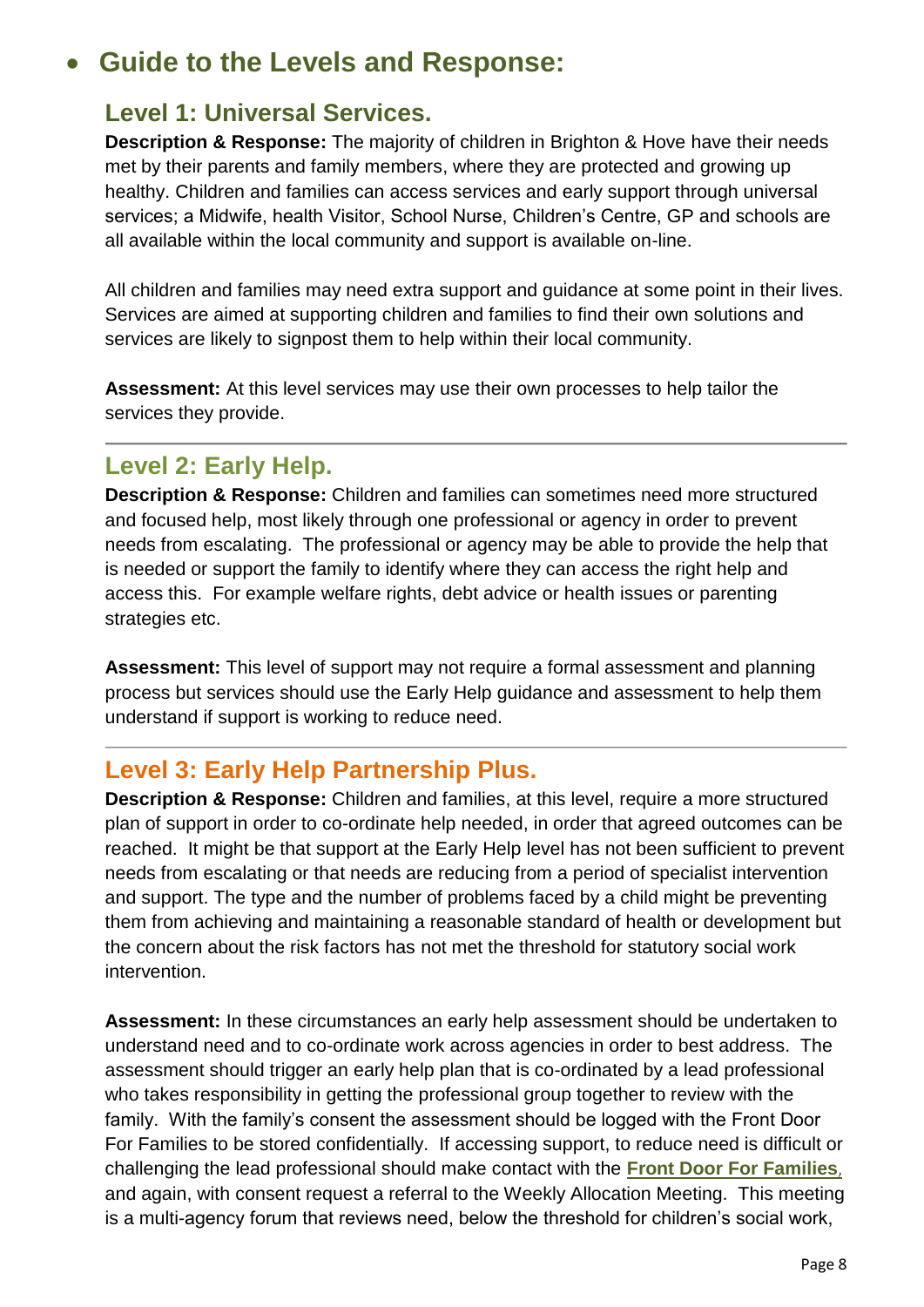but requires a targeted early help plan of support and allocates the role of lead professional to partner agencies to take forward delivering support to the child and the family

#### **Level 4: Specialist Services to address Acute & Chronic Need.**

**Description:** A small minority of children and families will need specialist help and support that is led by children's social work or another specialist service (e.g. Tier 3 CAMHS) for those who are most vulnerable, where early help plans have been tried but not able to make sufficient, tangible difference and children are at risk of long term impairment to their health and development and where they are at risk of significant harm or have suffered significant harm.

**Definition: Children in Need** are defined '…under the CA 1989 as a child who is unlikely to achieve or maintain a satisfactory level of health or development, without provision of services; or a disabled child'. In these cases a social worker would complete a Strengthening Families Assessment under s.17 of the Children Act 1989. Assessments are consent based.

**Definition: Significant Harm** is the threshold that justifies intervention into family life and forces all agencies to consider what is in the best interests of the children. Physical Abuse, Sexual Abuse, Emotional Abuse and Neglect are categories of significant harm. Sometimes significant harm is a single traumatic event but more often it is an accumulation of significant events both acute and longstanding over time, for e.g. neglect. All professionals working with children have a role to play in addressing significant harm through cumulative action as often action taken to prevent needs arising in the first place can have a significant impact upon a child's overall outcomes in the long term.

**Definition: Harm** is the ill treatment or impairment of health and development and as defined in the Adoption and Children Act 2002 it includes witnessing either through sight or sound, the ill treatment of another.

**Response:** In cases where a child's health and development are being impaired a social worker would complete a Strengthening Families Assessment under **s.17 of the Children Act 1989**. Assessments are multi-agency and consent based.

Where there is reasonable cause to suspect that a child is suffering or likely to suffer significant harm the local authority shall make enquiries as considered necessary to enable them to decide whether they should take action to safeguard or promote a child's welfare (Working Together 2015). Agencies are required in both circumstances to contact the Front Door For Families to discuss their concerns and for the Front Door for Families to decide upon the right pathway to support for the child and their family.

**Assessment:** If a decision is made that confirms suspicion of, or actual significant harm a social work Strengthening Families Assessment will be initiated. A strategy meeting with Police, Health and Education and any other agency required may also be held to consider what needs to happen next to address risk and harm and will consider the need for **s.47**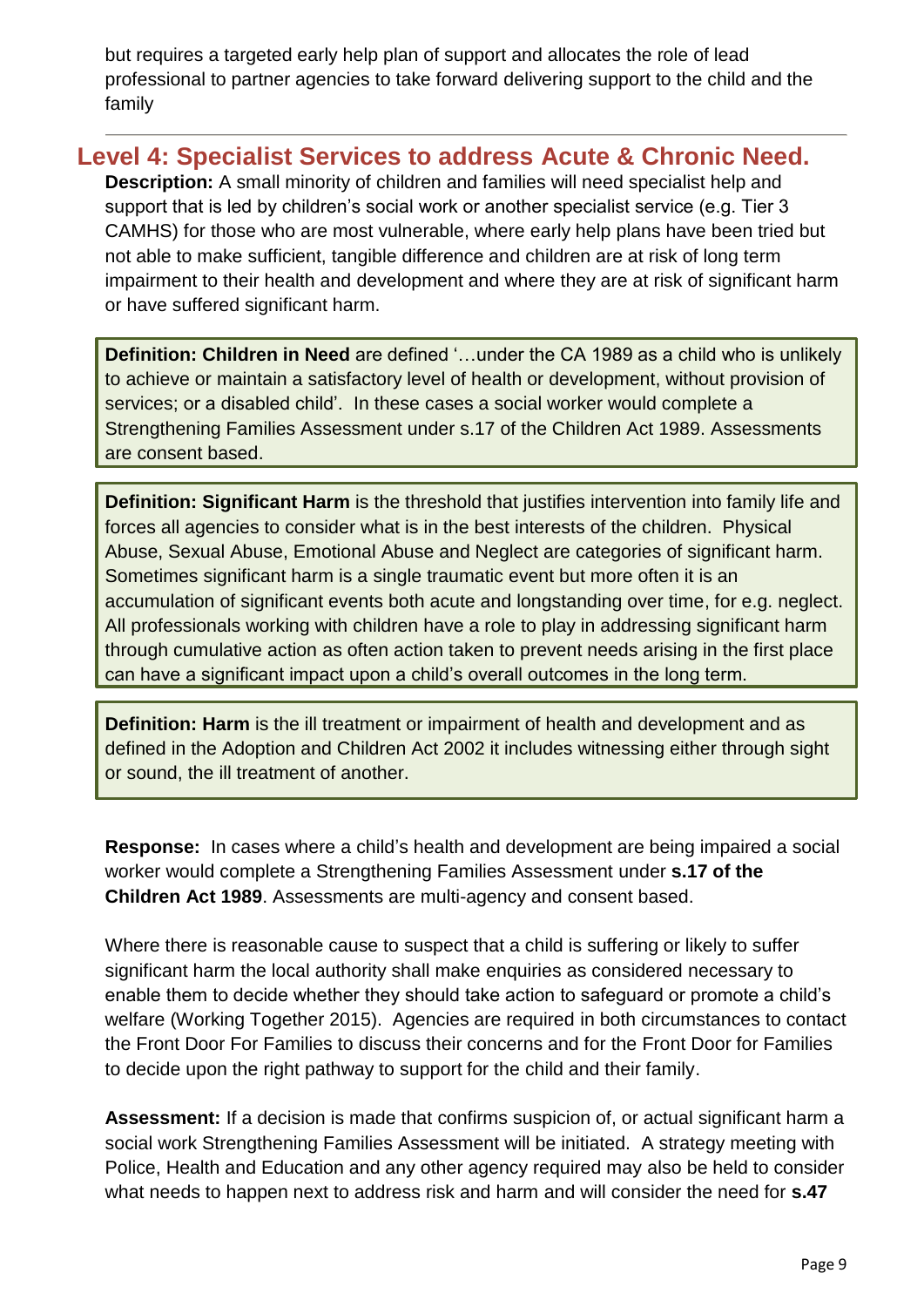**(CA 1989)** enquiries to be made. The s.47 enquiry must consider the need for an **Initial Child Protection Conference** to be convened.

Concerns about maltreatment of a child may be the precipitating reasons for contact to be made to the Front Door For Families or may also arise during the course of completing a social work Strengthening Families Assessment/Child In Need Plan/Child Protection Plan/Child in Care plan. In all circumstances local authority children's social care must initiate enquiries to ascertain what is happening to the child and whether protection is required. On the basis of those enquiries a dynamic risk assessment must be maintained to consider the need for immediate protection, whilst assessments are undertaken, giving regard to children's wishes and feelings.

**Public Law Outline (PLO):** The Public Law Outline sets out clear procedures for the management of cases that may require the intervention of the Courts in dealing with children's cases. The aim of the PLO is to identify and focus on the key issues and seek to prevent delay in addressing issues for the child and to avoid the need for unnecessary evidence or hearings. Under the PLO those with Parental Responsibility are entitled to limited free legal advice, upon receipt of a letter from the children's social work service.

**Section.20 (CA, 1989):** Some children who are in need may require accommodation because there is no one with parental responsibility for them or because they have been left on their own or who have been abandoned. The Children Act 1989 places a duty to accommodate such children in need in their area. In these cases a social work assessment will determine whether accommodating the child is with the child's best interests in mind. S.20 accommodation agreements are made with the consent of those who hold Parental Responsibility for the child.

**Section 31A (CA, 1989):** It may be necessary, if harm is assessed to be sufficient, or a parents capacity is called into question, to take legal action to ensure a child's safety, for e.g. an Emergency Protection Order (EPO – lasts for 7 days) or for an Interim Care Order (CO) or Supervision Order (SO – which last until the Court decides). A social worker may only remove a child from the care of someone with Parental Responsibility through a Court Order or by prior agreement (see s.20 above).

**Police Protection (PP):** If there are concerns for the immediate safety of a child, to the extent that a child's life is assessed to be in danger the Police may take Police Protection to safeguard the child with immediate effect. PP lasts for 72 hours and in that time children's social work must assess to facilitate a safe exit strategy for the child following the end of PP.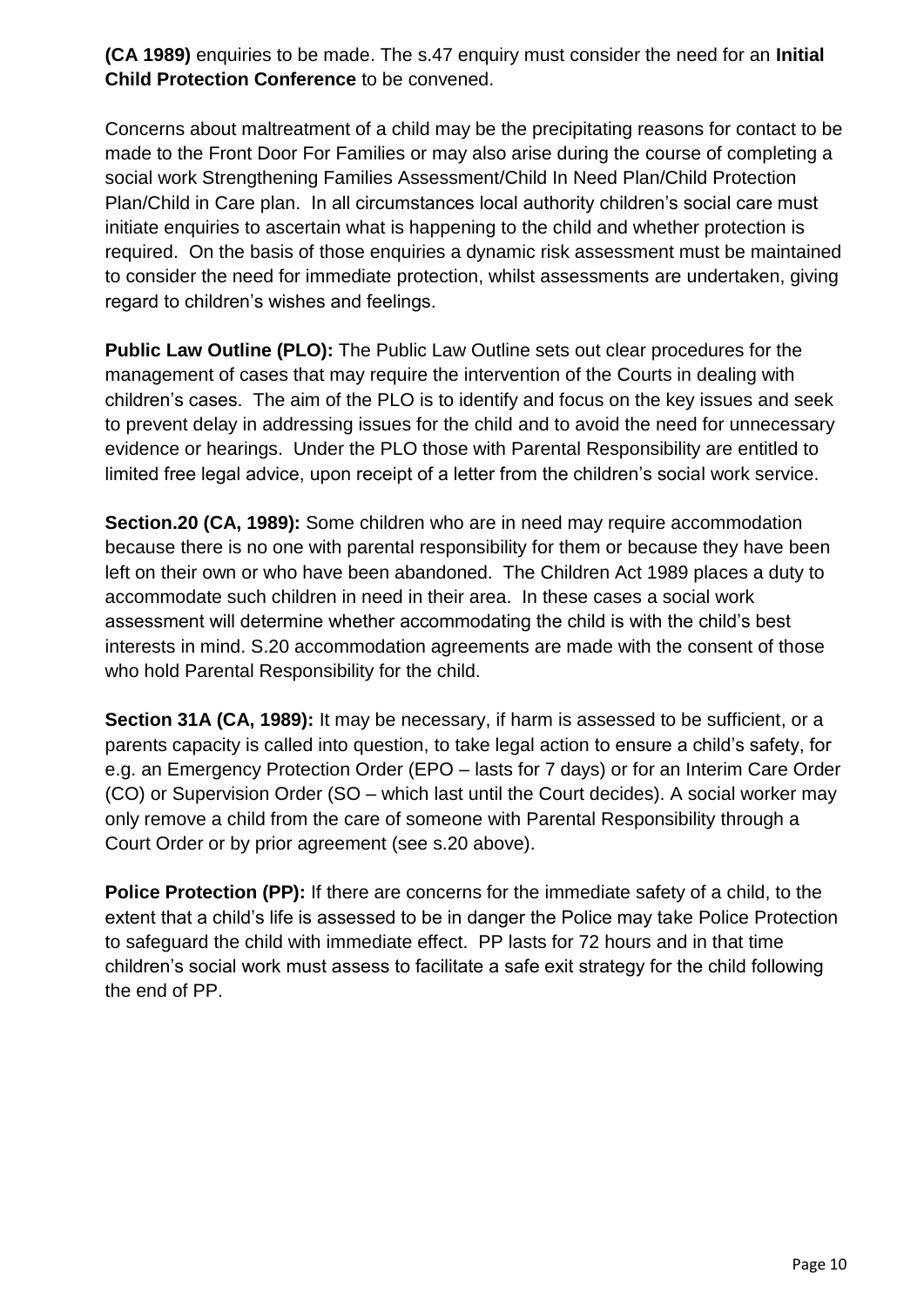## **Risk & Strengths:**

- 1. It is not uncommon for different disciplines and sometimes those within the same a professional agency to have different concepts of the notion of risk and strengths. Our background and professional expertise, in different areas, means that our risk assessments and strength based plans to address them are stronger if we work together to complete them.
- 2. It is never possible to remove all risk from a child's life but through the process of assessing, understanding and mitigating risk through working with a consistent framework is essential to balancing the needs of children and their families within the wider context of their communities.
- 3. Our framework to guide you through understanding risk and the impact this has, is a web based document accessed through **[this guidance](http://brightonandhovelscb.org.uk/whole-family-working-strategy-thresholds-consultation/)**. You will see that the same issues occur for children across the levels of need, it is often the cumulative and a worsening situation that will increase a child's chances of escalating through the levels of need. The framework has been completed in consultation with agency partners to help develop a consistent understanding across the partnership to recognise the different risks that exist in a child's life, what level may pose a threat to a child's wellbeing and how these can be managed so that the level of risk can be reduced.
- 4. The framework is for use by all professionals to provide a consistent model for the assessment, analysis and management of risk reduction. At all levels professionals undertaking assessment, need to consider the child's developmental needs, their parent or carers ability/capacity to meet those needs and the environmental factors that are supporting or preventing progress from being made.
- 5. Assessment should highlight both the risk factors and the strengths and the and interplay between them, to make a judgement on balance, as to the impact upon the child. It is useful to scale risk on a continuum of 1-10 (1 = risk is severe and  $10 =$  no significant risk). This can be revisited when reviewing plans to help ascertain, as to whether the plan to deliver change is having an impact and to help judge whether the level of risk is increasing (step-up required) or decreasing (step-down required).
- 6. At all times professionals must use the framework and set it in the context of their knowledge of the family and the child and consider: What are the factors that might increase risk of future harm? What are the factors that may diminish risk of harm? Which of these factors is likely to be most significant for the child? What are the likely outcomes for the child? What needs to change to reduce the level of risk to increase protection?